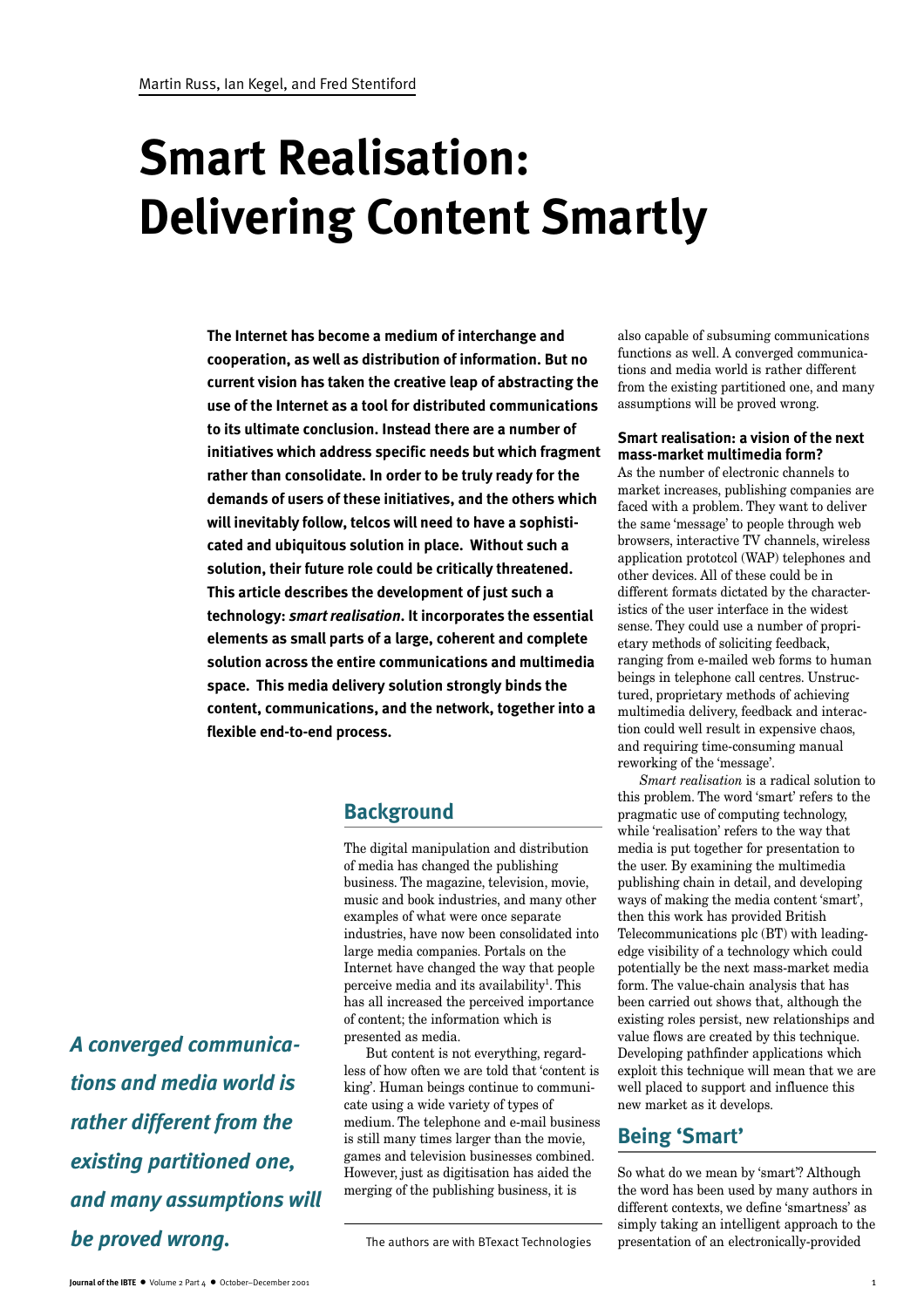service. Digital content of some description is often the centrepiece of such services, for example an agent searching for Internet information, a personal television service or a multi-player shoot-em-up on a games console. However, a service will inevitably contain transactional elements such as electronic payment, authentication or 'communications' functionality be it text, audio or video.

#### **Fundamental principles**

Our approach suggests three fundamental principles which can be applied throughout the service life cycle to enable greater flexibility, efficiency and a range of new service possibilities:

- breakdown into components;
- treat communications and content services as a continuum; and
- make content dynamic and autonomous.

#### *Breakdown into components*

Traditionally, services have been built as proprietary systems, published as a complete entity to be received by the consumer. Personalisation or customisation is achieved within the entity, or by selecting a new entity which has been fashioned in a more appropriate form. In the United Kingdom (UK), mobile Internet content has grown in this manner, with providers repurposing large amounts of their hypertext mark-up language (HTML) content into the appropriate mobile format—usually wireless mark-up language (WML).

A more effective approach can be to break down the service into a series of distinct components which represent the 'essence' of a particular aspect of the service. A 'smart' content component can thus be created by surrounding a fragment of media with a shell of descriptive metadata plus a palette of methods and processes that can be applied to itself and represent its functionality<sup>2, 3</sup>. (See Figure 1.)

Of course, the relative balance of media, metadata and methods will depend upon the service the component contributes towards. A video segment which might be used in a personal television service would



contain a reference to the media, a detailed description of that media, and perhaps some decoding functionality. The latter could make available a high-definition video stream if being referenced from a television platform, or thumbnail image if being referenced as a search result on a personal digital assistant (PDA). Conversely, a textual 'chat' component would contain very little media content, apart from that pertaining to its presentation, while the functionality element would encapsulate the appropriate messaging interface.

#### *Treat communications and content services as a continuum*

Services based around content and communications have historically been kept separate. Digital communication (arguably reaching back to the 'Needle' Telegraph) has been in existence since the 1830s, and telecommunications services have since become a part of everyday life for many people. The possibilities afforded by digital content, however, have only entered the public eye within the last 10 years, largely driven by the success of the Internet. Today, an understanding of the convergence of content and communications challenges the entire telecommunications industry, whose services are rapidly becoming complicated by the need to support a rich 'content experience' for their customers. Recent alliances such as that of America On-Line (AOL) and Time Warner illustrate attempts to come to terms with this challenge.

By allowing communications-related elements to exist as component parts of a service, the user experience will not involve a switch of context4 . For example, a popular television programme could, when packaged as a service, contain audio communications components. These would enable customers to seamlessly enter a discussion forum, instead of the need to make separate telephone calls to friends and family as is common today.

#### *Make content dynamic and autonomous*

One of the hardest tasks facing all content providers is the requirement for continuous churn to maintain the interest of their customers5 . While broadcast television demands a strict schedule for the customer to obey, the Internet offers no 'rules' for content churn and no guarantee of content quality. The story that many product successes and failures tells is essentially the common-sense view that customers want something in-between these two extremes<sup>6</sup>. Although scheduling is constrictive, a completely free-form world offers too much complexity and too much choice. For example, since approximately the middle of

1999, there have been more pages on the Internet than you could realistically visit in a lifetime. 500 million pages = 1 page viewed per second × 12 hour day × 260 working days  $\times$  45 years<sup>7</sup>. Controlling these conflicting demands while maintaining a viable business model is very difficult unless the content itself can do some of the work for you.

One way of making a content component dynamic is to put in place systems which can modify and update its metadata in accordance with external events. Given that metadata is responsible for the selection and presentation of the content component, we can therefore make news articles expire in a timely manner; shopping lists update according to the availability of stock; and make every component record detailed tracking data indicating which customers used it, for how long, and in what context.

#### **The importance of being 'smart'**

We live in a world where a number of conventions are accepted because they are familiar. But developments in digital networks and communications have now reached the point where they can challenge these preconceptions and may well replace them with radically new alternatives<sup>8</sup>.

One example is the book. Imagine an alternative universe where you are allowed only a very small number of books. These books are kept in small cupboards, each housing a human reader, whose job it is to continually read the book aloud. To access a book, you merely open a cupboard, and listen. If you close the cupboard, then the reading continues, and when you subsequently open the cupboard again, you will have missed a portion of the spoken reading.

You may be smiling at the ludicrous nature of this approach to reading a book, but replace the word 'book' with 'television', and a very different scenario appears. Conventional broadcast television is transmitted continuously, and you need to keep watching in order to ensure contiguous viewing. But because television has always been delivered in this transmissioncentric way, then it is acceptable. It is probably a good thing that books were not invented after television! These preconceptions are changing; and we are beginning to see television becoming responsive to audience identity and interaction<sup>9</sup>. It is also worth noting that while books and television programmes are created to be used in a specific way, many people use them in ways which are outside the original intention of the creator. For example, some people habitually read the end of a book first; magazines and newspapers are often read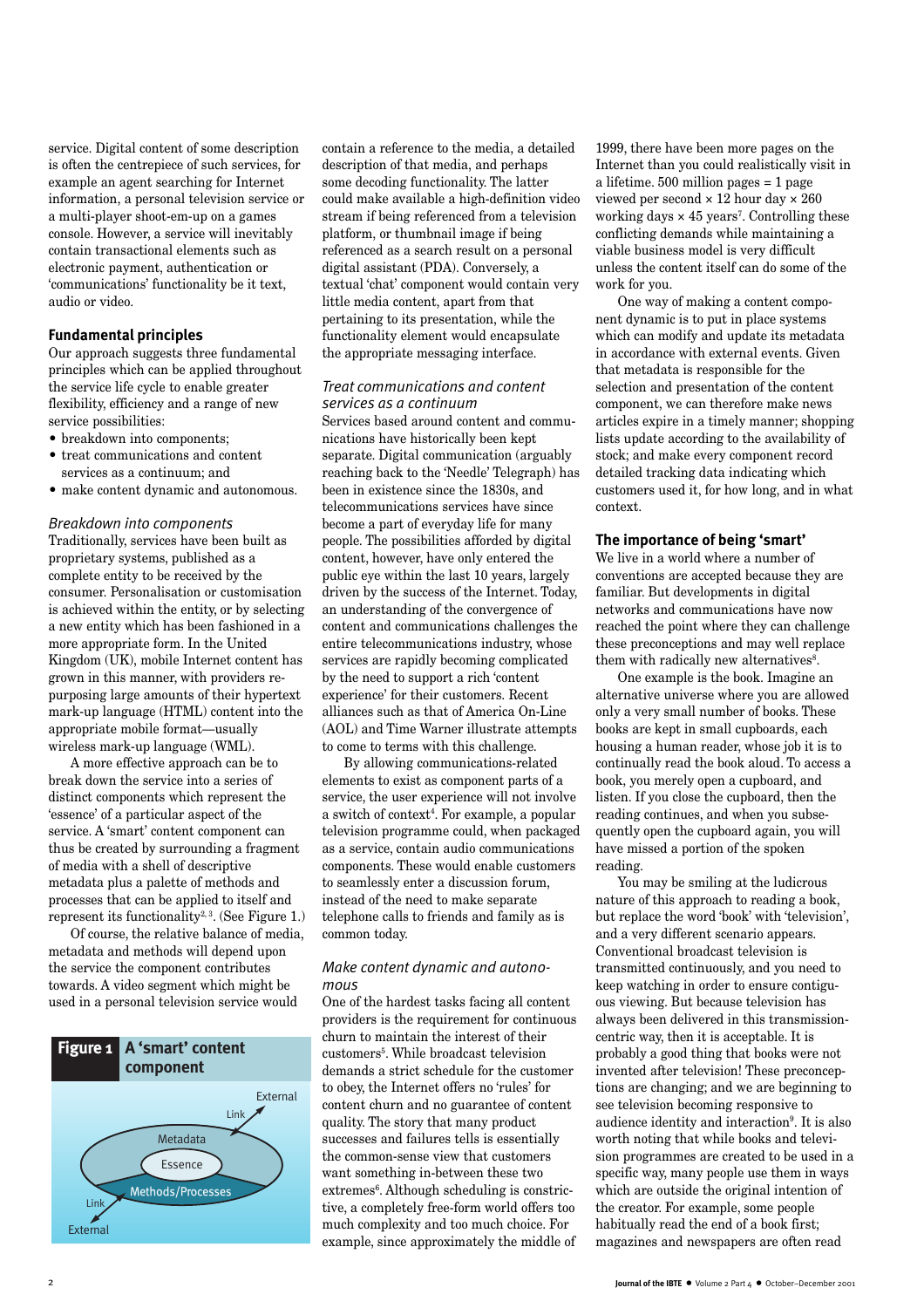from the back to the front; and one of the authors of this paper regularly watches movies on videotape in fast-forward mode, and so does not know any quotes, but has a sketchy view of the plot.

Recent consumer research<sup>10</sup> has developed the concept of 'media time' for the total percentage of the average day a person spends consuming 'media'. Over the last 10 years, the definition of 'media' has rapidly expanded as new devices, and in particular the Internet, have changed consumption habits. However, the total time has grown very slowly in comparison, indicating significantly greater competition for a share of this precious commodity, which is directly related to revenue opportunities.

Another popular model applied to digital content and services has been the *lean back, lean forward* model. This casts certain modes of consumption, usually related to devices, as passive ('lean back') or interactive ('lean forward'). But these stereotypes are beginning to change. While digital TV content is in its infancy<sup>11</sup>, it is clear that interaction with the television is increasing and it has not been difficult to encourage this by means of simple applications such as e-mail. No one device need be the centre of 'lean forward' interactivity any more—consider it more the case that each service will have an imaginary 'interactivity handle', under control of the community of consumers as well as the publisher. Pushing the handle forward may involve joining an audio 'chat room' with the other viewers of your favourite soap opera or game show to air your personal views. Pulling the handle backward may involve leaving an on-line game to view its conclusion as a short movie.

However consumer activity is classified, new digital services are consistently set to challenge the status quo. Being 'smart' suggests adopting a more open state of mind to what is possible.

# **The Roles of Smart Realisation**

By examining the fundamental nature of digital content and services, we have suggested three principles which form the basis of a very different model for how content and communications should be treated (breakdown into components, treat communications and content services as a continuum, make content dynamic and autonomous). We will now focus on three specific parts of the value chain which we have studied in the context of smart realisation. We propose that the exploitation of new ideas in these areas may soon

represent a major part of future telecommunications business.

#### **Publishing**

In the previous section, it was stated that the traditional approach to the publishing of digital services delivers a single finished article, to all intents and purposes 'frozen' in the form intended by the publisher. So would a change to publishing small welldescribed content components be an insurmountable barrier to the adoption of smart realisation?

We believe that this need not be the case12. Consider a simplified example of a television production house creating reports for a news programme. The report's life begins when the lead is discovered and the structure of the story is drafted out. This will be translated into the appropriate information required for the crew and reporter to go to their chosen locations and record footage and interviews to camera. There may also be a need to record a voiceover back in the studio to cover some of the footage, and images and sound may be taken from library databases. When the editor comes to cut the report together, they will work with the 'shooting script' and database of media clips (which will probably now be transferred into a digital retrieval system) to create a single result which satisfies the producer.

However, what if the process was rewound to the stage just before the final report is committed to tape? The report is composed of a number of individual audio and video components which are welldescribed in their own right. In fact, the industry tells us that there is probably *too much* metadata available at this point. If the report is authored as a connected set of content components held together by a service 'wrapper', then that individual report could be exploited in a much wider context. For example, the content component containing the script could be combined with a single video frame to generate the web version of the report, while the video itself could be assembled in a variety of different ways according to the preferences of the television network and indeed the consumer. Both the 30-second version and the 3-minute version could be made available simultaneously.

While it is conceivable that all of this could be created from a conventional publishing process, it is important to realise the difference that all of the instances of the report come from a single set of components and a single authoring process. The content has been multi-purposed, and not re-purposed after publishing is complete. The business of post-production repurposing is present across digital content

industries, from mobile Internet content to television. However, there are examples of publishers who are beginning to break the mould. News journalists are embracing content and metadata expressed in the NewsML structure13, and film director George Lucas, who strongly believes in 'dynamic creation' and 'non-linear filmmaking' is using the same content components for the film *Star Wars: Episode*  $II$  as for the video game<sup>14, 15</sup>. The concept of 'purposing', with respect to content creation and manipulation, has several facets. Skinner<sup>16</sup> offers a more detailed breakdown:

- *Recycling*: Content is reused in new, novel or unanticipated ways.
- *Recasting*: Content is provided in a context-aware manner to enrich the user experience.
- *Parallel (or multi-) purposing*: Content is developed with the intention of serving a variety of purposes.
- *Auto-development*: Content is capable of re-composing itself to meet changing circumstances.

Each one of these facets can be exploited as a distinct business advantage for the publisher.

#### *Metadata*

The example given above describes a publishing environment where there is an abundance of appropriate metadata. There will be many instances when this is not the case. Of course, generating metadata is expensive if it is done manually and one of the problems being addressed by many organisations is the automatic categorisation of content. In order to respond automatically to requests like: 'I need an image of a landscape with some people in it'17; or 'I want a shortened version of this video'18; or 'What is strange in this image?'19; these all require searchable metadata that adds value and smartness to the content.

The technical implementation of a system that exploits smart realisation will need to cope with metadata from a wide variety of different content domains. It is reasonable to expect that a British Broadcasting Corporation (BBC) news programme will publish different component metadata to the organisation which has provided a mapping services component allowing the customer to pinpoint the precise location of the reported event. We have identified and demonstrated suitable technologies for translating between these varying metadata schemas. The XSL (extensible stylesheet language) family $^{20}$ offers the capability to transform metadata which has been structured in XML (extensible mark-up language). One of two approaches can be taken here.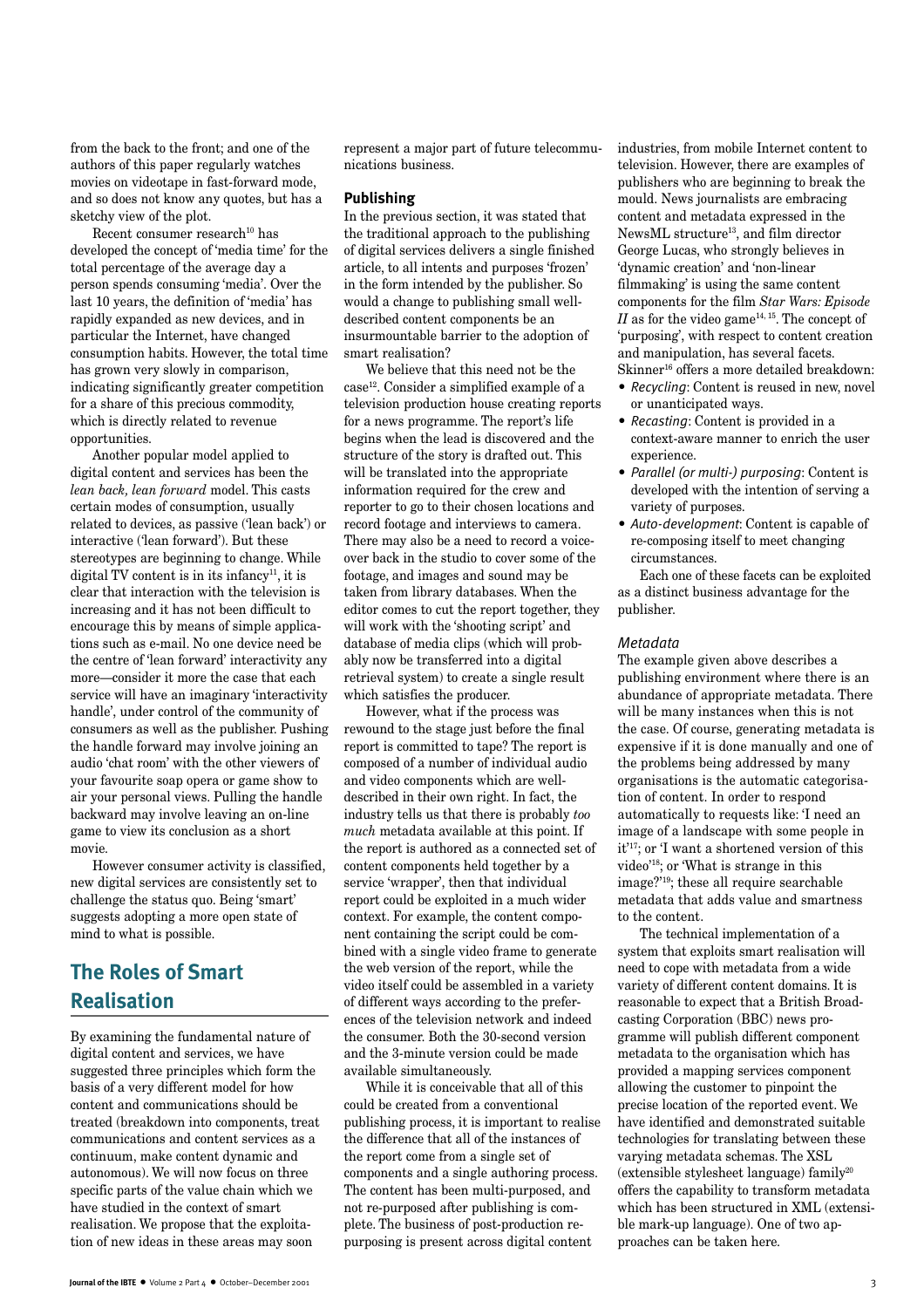If a very small number of schemas are in use, a direct mapping between pairs can be most efficient. Alternatively, it is necessary to introduce a semantic repository agent (for example, see Reference 21) whose purpose is to provide transformation services to content components. To enable true multi-purposing of content components, the latter mechanism is preferable, if more vulnerable to errors caused by semantic drift. This condition arises when arbitrary decisions are made regarding the semantic interpretation of an element of metadata and its relation to a different schema. While the results of semantic drift can be minimised by good schema and transformation design, ontological relationships and taxonomic structures can also be established between content components. A detailed treatment of these is beyond the scope of this article, but it is important to realise that both forms of metadata can work together to ensure the right content components are available in the right time and the right place.

The techniques described within this section comprise what we have termed *open publishing*. Figure 2 summarises the key elements that we believe are required to achieve it.

#### **Delivery**

In a telecommunications context, the delivery part of the value chain might be assumed to be the most familiar—and therefore the most trivial to implement. But developments from the computing world have had an increasingly significant role to play in the telecommunications space as the Internet protocol (IP) has become ever more ubiquitous. Making the delivery process 'smart' is a prime example of the second principle, where communications and content are linked together.

Traditional media delivery typically involves moving either discrete blocks or continuous streams of content information from one physical location to another. A smart alternative approach would involve several additions:

- 'tokenised' delivery of 'hard' media,
- abstracted vectors used to control stored content components, and
- distributed content hosting.

Taken together with the file and stream delivery, the result can be described as *smart*  $bandwidth$ , which Skinner<sup>22</sup> has described as 'the desire to "pack" the bandwidth as effectively as possible, to create the illusion that more information than the bandwidth can carry is being transmitted.'

By *'tokenised' delivery of 'hard' media*, we refer to the common practice of purchasing a licence to personally play a piece of physical media which is normally accompanied by an instance of the media in a readily-playable form. Compact discs (CDs), video home system (VHS) videotapes and digital versatile discs (DVDs) are examples of this type of packaging. Books, magazines, smart cards, and hard disk downloads are also examples of this type of delivery, where a physical object (or in the case of a hard disk download, the actual data bits occupied by the information) actually provides a tangible 'token' for the media. This provides something which can be collected and displayed as well as used to reproduce the media itself. It also provides a single point for the licensing information—for example, a personally-purchased CD normally cannot be played in public unless an additional fee for this use is paid. One interesting comparison is to calculate how long it would take to download a DVD using a lowbandwidth Internet connection: at 128 kbit/s, it would take around a week to download a typical 10 billion byte DVD



movie file. The DVD is thus a very-low-cost, fast-access, robust and potentially longlived alternative to an always-on Internet connection with a latency of days rather than minutes.

*Abstracted vectors used to control stored content components* refers to utilising storage space in a delivery device as part of the pool of media resources which are then used to generate the final media delivery (see later section on 'Presentation' for the generation part of this process). If the CD, DVD, smart card or hard disk download consists of a number of smart media components, then the 'default' usage might well be to play a number of these components in a specific order. The information required for this fundamental 'built-in' behaviour would be a simple list of the components in order. But by providing additional lists of components, perhaps with additional information about locations inside the components, then the content can be delivered in very different orders. These additional lists, edit decision lists (EDLs) in video parlance, can be supplied either as part of the stored media, or delivered over the network. In addition, if components are not present in the storage device, then they can be delivered across the network connection: via streaming for real-time requirements, or file transfer for non realtime usage. One interpretation of these vectors might be that they are analogous to links or user profiles, but for the internal structure of the media. In this way, the user profiles and vectors can be abstracted into what we term *associative metadata*, and by using these as pointers instead of using names for metadata fields, many of the problems associated with determining explicit naming can be avoided<sup>23, 24, 25</sup>. By applying the concept of abstracted associative metadata to componentised content, a new set of 'services' become possible. These include: sharing vectors between users, so that a user's profile could be made available to other people; a programme where you are aware of which of your friends are watching, and you can then jointly interact, maybe even as part of a virtual audience instead of a closed single person experience.

Comparing this smart component delivery with more conventional re-purposing reveals that whereas re-purposing applies personalisation, customisation and localisation rules at the source of the content (typically an 'edge of network' server), smart delivery applies these rules both at the source and the final delivery client. In addition, smart delivery maintains full control over the final production of the finished media across the entire delivery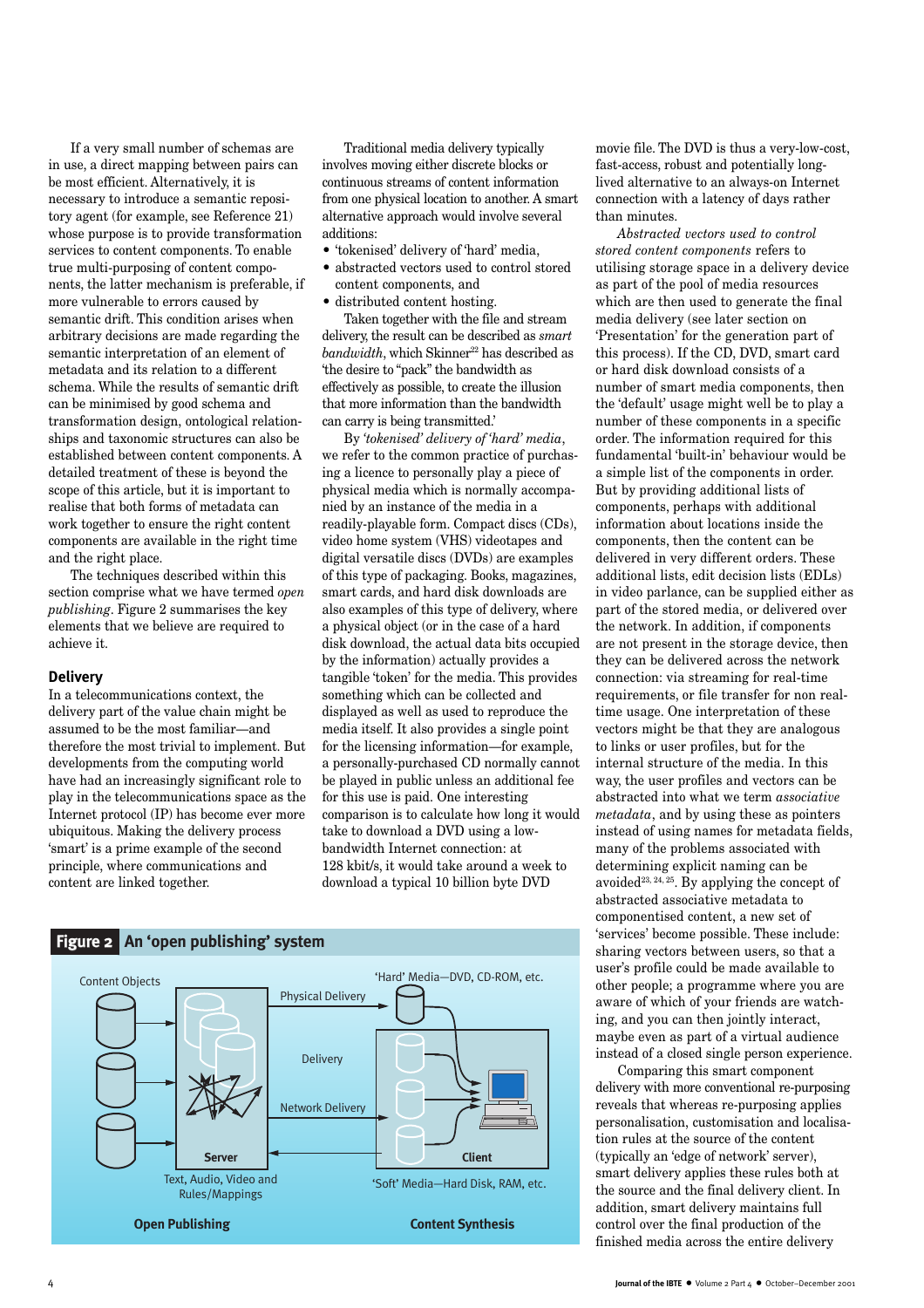chain, something which normally stops at the point where re-purposing occurs. Control over the complete delivery process is likely to become increasingly important to content producers and publishers as the number of end delivery devices increases, and smart delivery enables this to become an intrinsic part of the delivery chain.

*Distributed content hosting* extends this concept of being able to 'fly in' components when required, by allowing individual end delivery clients to be more than merely storage devices for local use of the content components. By adopting a peer-to-peer approach, then components stored on one client could be used as a source of that component for other clients. Functionality built into the smartness of the content components deals with the licensing and royalty implications of this retransmission. Venation, a BT spin-out company<sup>26</sup>, has already been launched to deliver advanced network capabilities intended to support exactly this type of componentised media delivery.

The end result of these additions is a delivery system:

- where the content need not be delivered as a single file or stream, from a single source;
- where the delivered content is a flexible, personalisable, customisable, localisable, 'unfrozen' set of components of media ready to be 'produced'; and
- where a flexible mix between components both from a physical 'token' and from the network can exist.

#### **Presentation**

Digital services today tend to be presented to the customer in a mode which is optimised to the specific application for which they are being used. This is not surprising given the wide variety of devices which mediate these services. Under these circumstances, service providers have found it difficult to offer their products over anything more than a very small range of platforms, each instance of which approximates to a 'frozen' published solution as described earlier. We propose that it is now possible to develop the appropriate software framework to permit digital content and services to be 'synthesised' on any platform which is viable for development. This framework must be highly flexible and sufficiently open to achieve adoption in diverse product environments. By way of analogy, where HTML and hypertext transfer protocol (HTTP) are considered to be the enabling framework which brought about the World Wide Web, we believe that their equivalent across the digital services space could develop into a new media form<sup>8</sup>.

#### *Devices*

There are presently two specific trends apparent across the range of devices used to deliver digital content and services.

The first is a massive increase in the availability of persistent local data storage. This is most evident close to the TV industry with the development of personal digital recorders (PDRs) such as TiVo, and thus the next generation of home set-top boxes. However, we must not ignore the low cost of high-performance off-the-shelf PCs, and the ubiquity of storage in personal devices—nowadays often enough to hold several audio CDs encoded as MP3.

The second is a commensurate increase in data processing capability. Highperformance multimedia processing is now available at very low cost, and the many opportunities this offers have yet to be harnessed. Smart realisation favours this 'fat client' technology because it enables control of the end-to-end process, and the 'synthesis' of personalised, customised and localised services at the point of delivery.

Key influencers of both of these trends are a range of 'hybrid' devices whose apparent capabilities place them in potentially more than one marketplace. For example, Sony's PlayStation 2, the ZapMedia Terminal, iDVD, and many more.

#### *Synthesis*

The final stage of presentation is the 'production' process. As we have stated, this can now happen much closer to the final end delivery point: typically in the 'fat client', although for some applications, for example, mobile telephony, then an 'edge-ofnetwork' host server/gateway might be used.

The process of turning a collection of components containing content and functionality into a piece of finished media is achieved using what we call a *content synthesiser*. This is essentially nothing more than a way of using production values to present the content. A simple example of a content synthesiser is a World-Wide Web browser—which takes text, pictures, and formatting information and presents it onto the screen as a web page. Some of the text or pictures might already be stored in the browser's local cache, while other fragments of content might be downloaded. Note that for this example the text pictures and formatting information will typically be bound together into a single HTML file, whereas a more generic solution would use either separated elements, or objects with separately accessible elements.

Content synthesis is thus a reversal of the first principle mentioned earlier: content decomposition. Although we have developed a comprehensive content

decomposition scheme, we do not believe that a single solution is necessary. Instead, we prefer that an abstracted synthesis engine would provide capability to any scheme, and we have been working with a software vendor on exactly such a generic content synthesis engine.

### **Market Opportunities**

The authors are pursuing a number of exploitation opportunities over the coming year, but these are only pathfinders for a wide range of potential uses for this approach to delivering media solutions.

Some possible end-applications of the technology described here include:

- Providing a flexible solution to bridging the transition from existing server-based networks towards peer-to-peer networks.
- Providing a number of application-area specific interfaces to an open publishing interface, to allow the easy publishing of content databases.
- Providing edge-of-network or host/gateway level access to smart content components for subsequent delivery to clients.
- Providing the mediation and component discovery tools which will assist the dissemination of components around a network, or between peers.

However one looks at the market place, a smart approach has broad applicability; for example:

- *Wireless* A smart realisation solution would encompass both fixed and wireless networks, and could be a key part of a unique selling point for third-generation (3G) mobile.
- *End-to-end IP networks and services* Smart realisation enables any network to be used as part of a total delivery solution. It thus incorporates broadband and narrowband into a coherent complete multimedia delivery system that does not disenfranchise users based on their lack of sufficient bandwidth connection capability.
- *Technology-driven Internet, multimedia or mobile services* Smart realisation brings together all of these areas into one abstracted media delivery solution.
- *Access to content* Smart realisation is designed to make content the key aspect of future media delivery. It removes barriers like operating system, device, platform, etc, and replaces them with an open object-based content synthesis system which delivers the right content, in the right place, at the right time, to any device or platform, without a requirement for re-purposing.

The market sizes for media industries are often over-emphasised by the very selfpublicising nature of media itself. The video